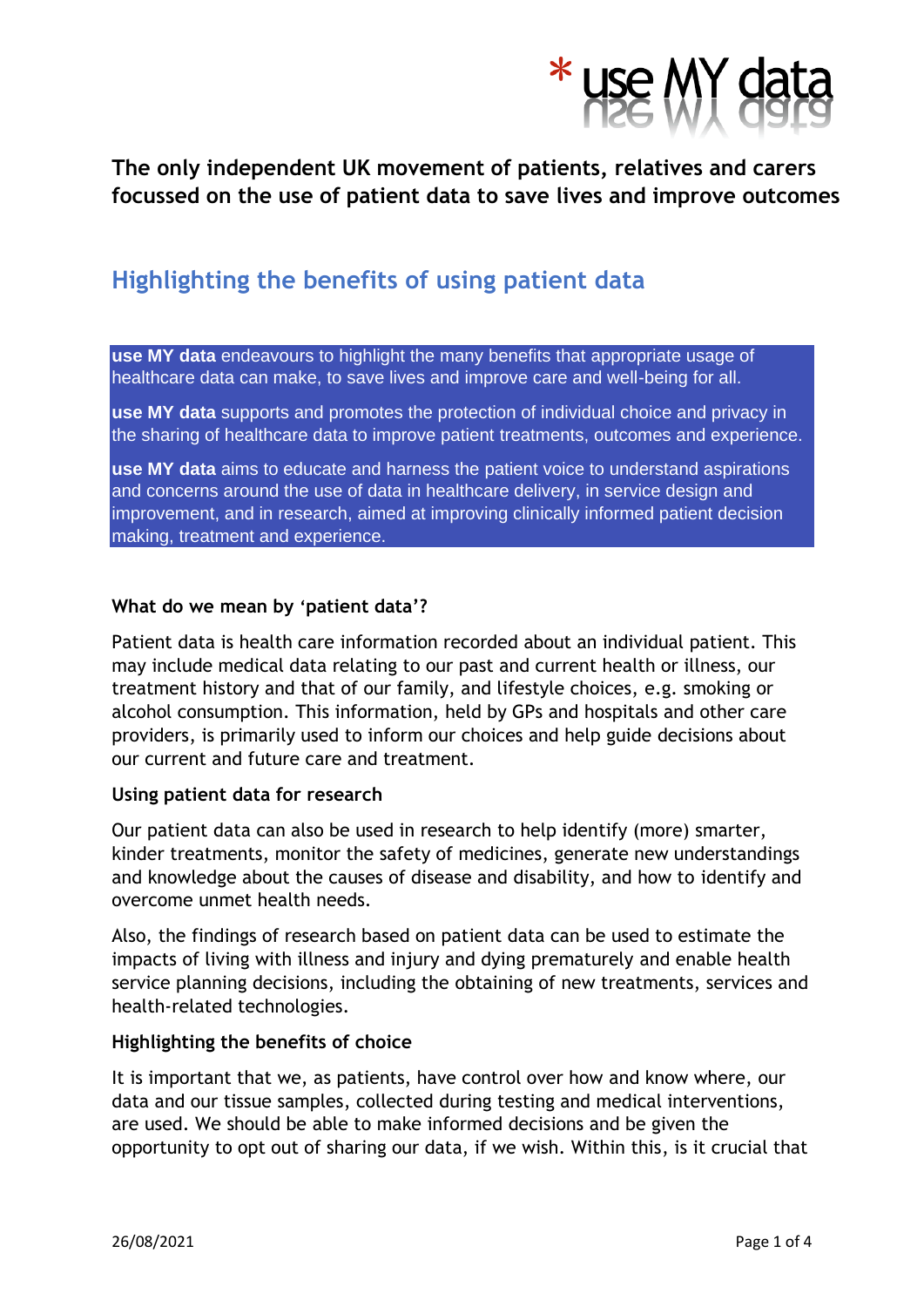we are aware of both the benefits and the risks of data sharing. It is after all our own unique personal data.

## **There are significant safeguards to manage the potential risk of data usage**

Firstly, we support and promote the consistently safe, transparent and informed sharing and use of patient data, while respecting any individual patient's choice to opt out of sharing the data but to continue to use NHS services.

We also recognise and support the several ways that our privacy is shielded when our healthcare data is shared for research or for the benefit of the NHS or other patients. For example by removing any information which directly identifies us, by using an independent review process for data sharing, by ensuring strict legal contracts are in place before data is transferred to another party, and by implementing robust data security standards. These are contained in the principles of the Five Safes<sup>1</sup>.

| $\mathbf{1}$ . | Safe data:     | Does the data itself contain sufficient information to<br>allow confidentiality to be breached? |
|----------------|----------------|-------------------------------------------------------------------------------------------------|
| 2.             | Safe projects: | Is this use of the data appropriate, lawful, ethical<br>and sensible?                           |
| 3.             | Safe people:   | Can the user be trusted to use it in an appropriate<br>manner?                                  |
| 4.             | Safe settings: | Does the access facility limit unauthorised use or<br>mistakes?                                 |
| 5.             | Safe outputs:  | Is the confidentiality maintained for the outputs of<br>the management regime?                  |

## **There are significant benefits of using patient data for research**

The benefits of sharing and using patient data are not always understood or communicated well.

But most treatments and care provided by the NHS are based on data and information from patients. Using this data improves health care and treatment, advances medical research and ultimately saves lives and improves outcomes.

A key benefit is that researchers can analyse millions of people's health in this 'real world' data. This allows them to study rare diseases that affect small numbers of people, or side effects of treatments that are serious but don't occur very often, but without identifying any individual patients, because the data is anonymised, and our privacy is protected by law and by regulators.

<sup>&</sup>lt;sup>1</sup> The Five Safes: https://blog.ons.gov.uk/2017/01/27/the-five-safes-data-privacy-at-ons/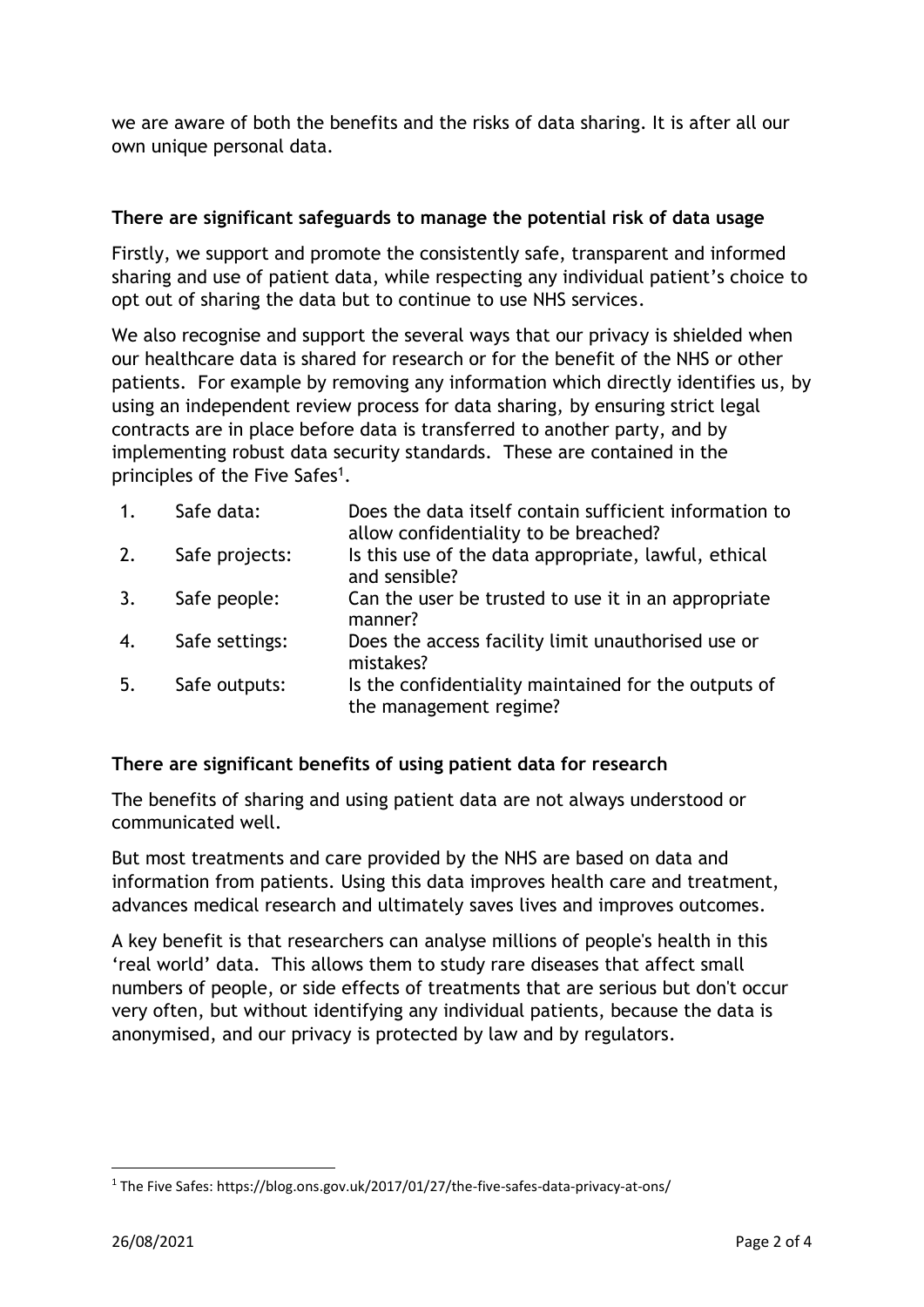## **How our Members should adopt and use these principles**

- For any organisation that you are working with, make sure they are aware of these principles
- Find out whether the organisation is open about highlighting the benefits of data usage, and if not, highlight the areas which they might want to look at
- Let the Secretariat know about any concerns that the organisations have, or that you have
- If you need advice on taking this forward, contact the Secretariat and we will either help you directly, or put you in touch with another Member who can help